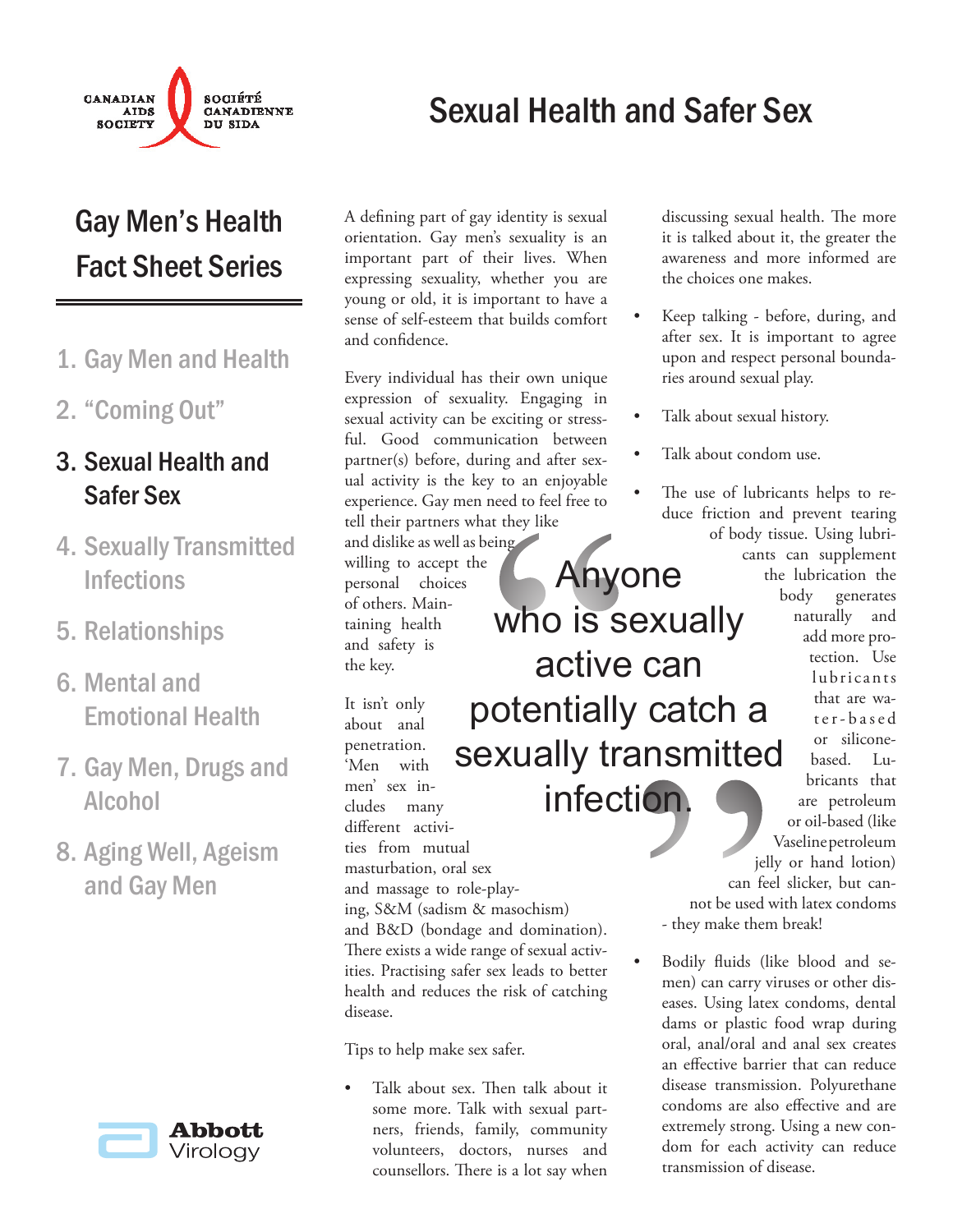- Not comfortable with condoms? Practise makes perfect! Try masturbating alone or with a partner, and experiment with putting on and taking off the condom. Try different brands, sizes and shapes of condoms, and don't forget the lubricant. •
- Avoid lubricants and condoms with the spermicide Nonoxynol-9 (N-9). It can disturb the body's natural mucosal lining in the mouth and anus, actually increasing risk of infection by disease. •
- Anyone who is sexually active can potentially catch a sexually transmitted infection (STI). STIs are usually transmitted during unprotected sex, including oral sex, by an infected partner. Some STIs can be transmitted without showing any symptoms. All sexually active men should be tested regularly. If there is a possibility of an STI seek medical help and treatment immediately. •

While sex may be pleasurable, there are also known risks. If sexually active, it is important to consider your level of acceptable risk. How do you feel with taking greater risks? What is your ability to accept the consequences of your actions? Questions like these can help in negotiating sexual encounters. Different people have different levels of tolerance for risk-taking. Some accept more risk and others accept less.

# makes<br>
act.<br>
Thu Mass<br>
Anal<br>
finge<br>
To re<br>
tant<br>
tion.<br>
we men find lubrist using<br>
lubrist using Mo<br>
Comfor<br>
with cone<br>
Practise<br>
perfe **Not** comfortable with condoms? Practise makes perfect.

#### **Penile Health**

The penis is the main sex organ for men. Many men find pleasure in having their penis rubbed, touched, massaged, sucked and licked. The tip of the penis is covered by highly sensitive skin cells and is called the "glans." When boys are born, the glans is covered by a layer of thicker skin called the foreskin. Some cultures promote cutting of the foreskin (circumcision).

One of the reasons circumcision is done is to prevent infections although research shows that by cleaning under the foreskin the risk of infection is decreased.

The shaft of the penis holds the urethra and many blood vessels. These vessels fill with blood when a man is sexually aroused, causing the penis to become stiff and hard. Usually, the penis stays hard until the man loses sexual interest. The opening for the urethra is found at the very tip of the penis. It is the opening through which urine and ejaculate (semen and sperm, or cum) leaves the body.

If the penis is swollen, painful to touch, shows red blotches or dots on the penis shaft, or when urinating discharges white or yellowish pus or fluid (not due to ejaculation), these might be the signs of infection or injury. The symptoms may be related to a STI, a urinary tract infection, an irritation, allergic reaction, or damaged blood vessels. If the shaft is swollen, uncircumsized men may find it painful to pull back the foreskin. These symptoms should be brought to the attention of a doctor or a nurse immediately.

### **Testicular Health**

The testicles produce sperm and male hormones. They hang loosely beneath the shaft of the penis in the scrotum. Fluids sometimes collect in the scrotum or in the testicles creating a lump or cyst which may go away on its own, or may require minor surgery. Other lumps or swelling may be the first symptoms of testicular cancer or cancer of the scrotum. Doctors recommend that males 15 years and older examine their testicles for lumps monthly. Testicular cancer is treatable and curable with early detection.

### **Anal Health**

Many men experience sexual pleasure when playing with the anus. This is not surprising considering the large number of sensitive nerve endings located in the anal area. Massage of the prostate gland is also possible during anal play. Anal play can include stimulation of the anus using the penis, fingers, hands (fisting), sex toys, or mouth.

To reduce the risk of injury or infection, it is especially important to use a water-based lubricant (lube) during anal penetration. Skin tears in the anus may occur when the anus is not lubricated. Removing rings and clipping fingernails as well as using barriers such as latex condoms, gloves and dental dams can prevent transmission of viruses and bacteria. Lubricants with the spermicide Nonoxynol-9 (N-9) are not recommended as they can actually cause open sores or skin tears therefore increasing the risk of infection by STIs. Sexually transmitted infections (STIs) can be passed on through feces (shit), so keep it away from the eyes, mouth and open sores.

Washing the anus before sexual activity is a good idea, however overuse of douches or enemas can disturb the natural bacterial protection of the anus and cause other health problems. It is better not to use douches, but if used do so with caution. Talk with partners about how to reduce risks before engaging in sexual activity.